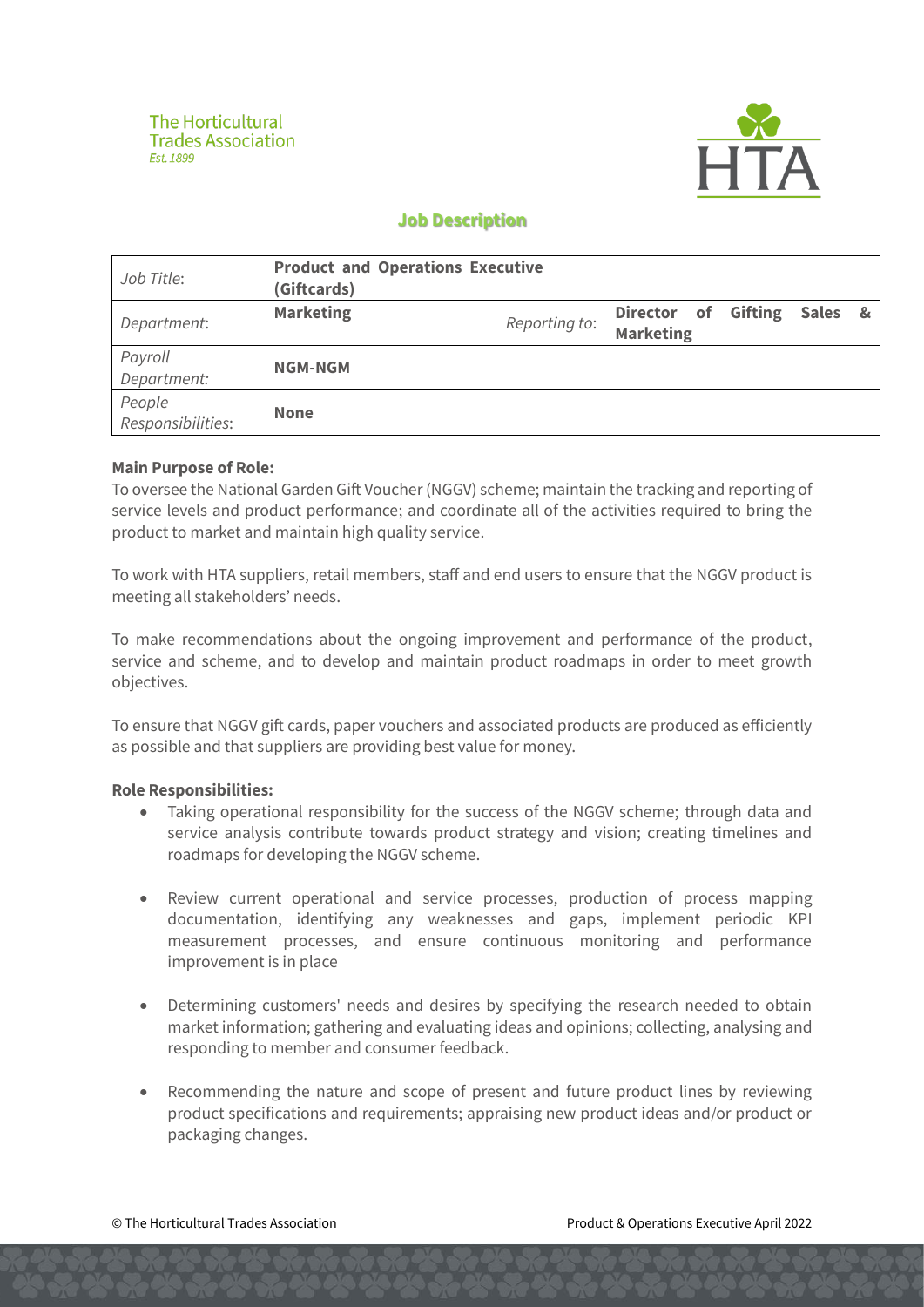

- Inputting into marketing activities and promotional campaigns through research, strategic planning and the integration of sales, advertising, and production processes.
- Managing relationships with all stakeholders, including suppliers, B2B partners and internal teams (marketing, services, finance, member support).
- Demonstrating new ideas and features to stakeholders; inspiring and enthusing B2B partners, members, colleagues, and consumers.
- Owning the stock management and production of gift cards, gift vouchers and associated sundries; reviewing and adjusting production schedules as needed; achieving an 'always available to buy' position
- Contributing to the budget planning process and sales forecasts; raising purchase orders.
- Attending conferences and events related to the gift card sector.
- Measuring the impact of development activities using appropriate technologies such as the company CRM system; reporting to the Senior Leadership Team on progress
- Regularly recording member contact ensuring that the interaction and outcomes are input to the membership database (CRM) to maintain records and reference member data
- Following organisational process and procedures to ensure member expectations and agreed service level agreements are met
- Managing and protecting member and customer information in accordance with HTA policy and General Data Protection Regulations
- Undertaking such other duties, commensurate with the responsibilities above, as may from time to time be required by members of the HTA.

© The Horticultural Trades Association 2017. A company registered by guarantee. Registered in London: No. 169606.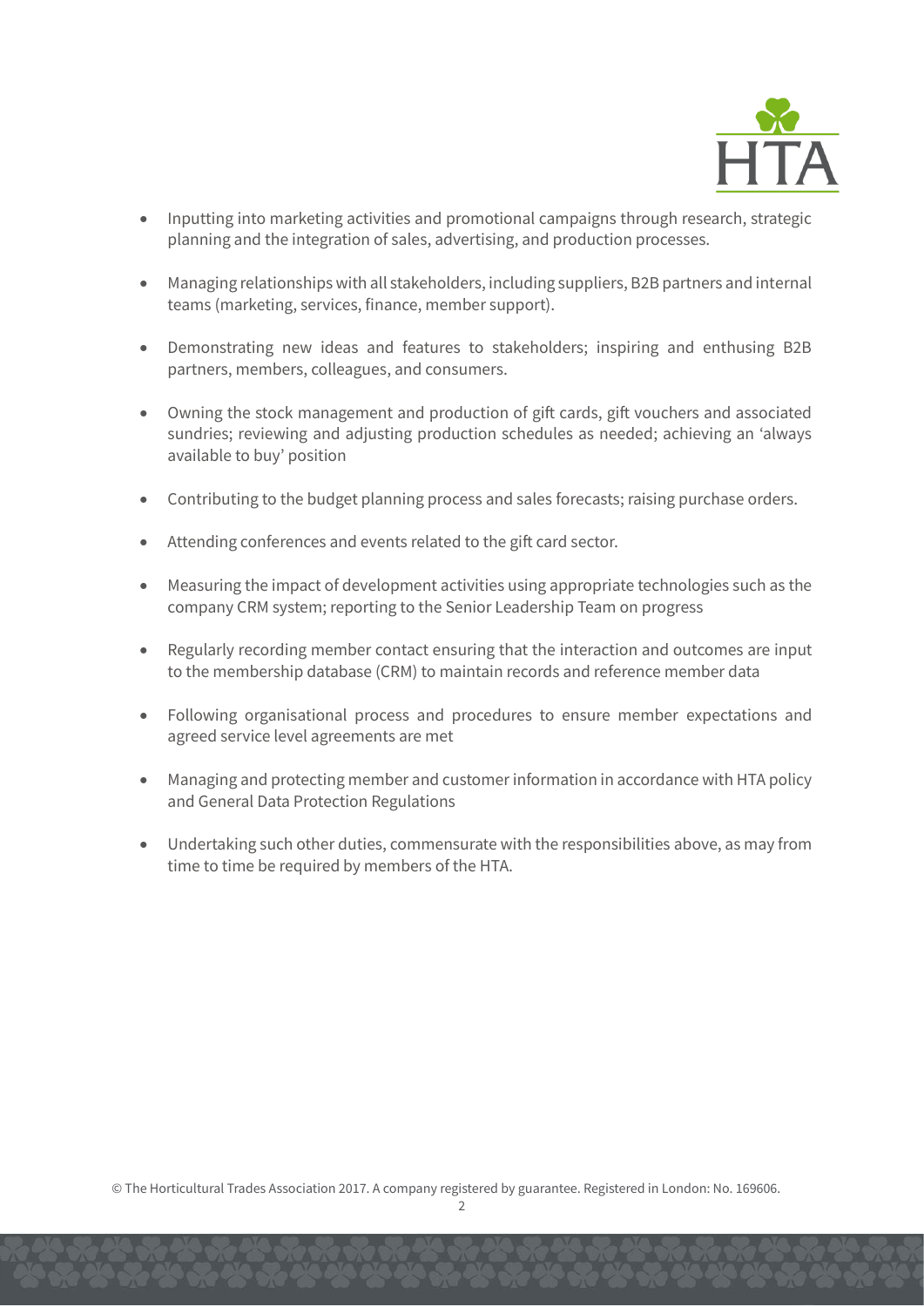

## **Person Specification**

### **Essential Skills and Qualifications:**

- Proven experience of administrating, developing and managing operational business processes
- Understanding of business and web based systems (Excel, Word, CRM)
- An understanding of production processes and supply chains
- Demonstrable experience of relationship management to a variety of internal and external stakeholders
- Demonstrable experience of project and or task management
- Excellent data analysis skills
- Advanced Microsoft Excel skills
- Strong attention to detail.
- Excellent communication and organisational skills
- Ability to work on own initiative and get things done.

## **Desirable Knowledge, Skills and Experience required:**

- Understanding and experience of the gift card industry and the technologies that sit behind it is preferable but not essential.
- Experience in previous operational and service delivery roles.
- Previous experience documenting operational procedures
- Experience of project management, business analysis and change management
- An enthusiasm for gardens/gardening, the outdoor environment and contributing positively to it

## **HTA Core Purpose**

We help our members to flourish

#### **HTA Mission Statement**

'On behalf of our members we promote, support and nurture our industry to ensure a robust and sustainable future.'

Our aim is to recruit and retain people with the behaviours that support our mission and who will grow with us and achieve more.

## **Our Values**

## **Collaboration**

Approachable, responsive and helpful, nothing is too much trouble. Enthusiastic, self-motivated and confident with a 'can do' attitude

## **Integrity**

Demonstrate honesty, trust, openness and respect when liaising with people. Treat everyone as an individual and be responsive to their needs

© The Horticultural Trades Association 2017. A company registered by guarantee. Registered in London: No. 169606.